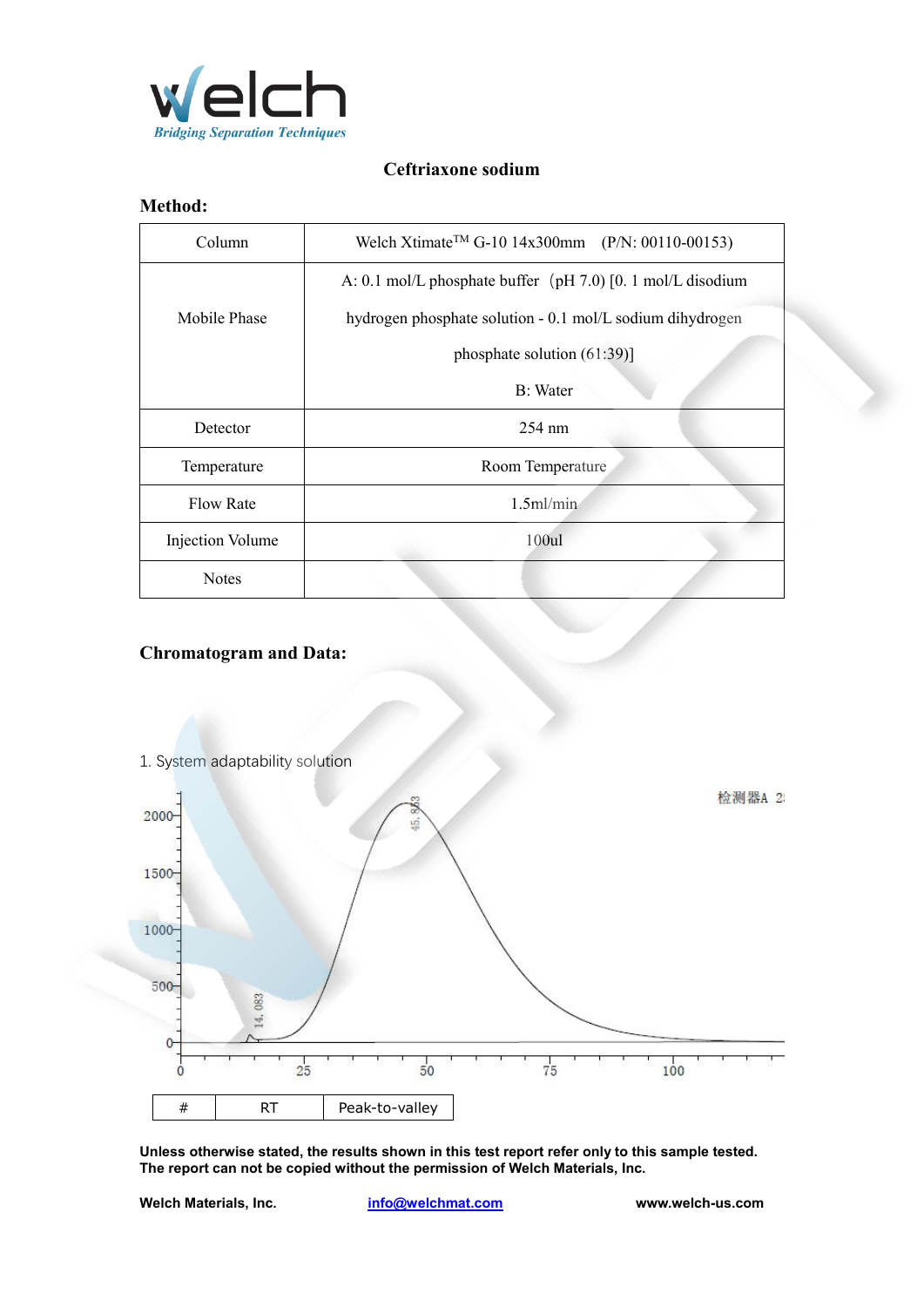

|       |        | ratio |
|-------|--------|-------|
|       | 14.083 |       |
|       | 45.853 | 2.612 |
| Total |        |       |
| ۰     |        |       |



3. Blue glucan 2000(Water mobile phase)



**Unless otherwise stated, the results shown in this test report refer only to this sample tested. The report can not be copied without the permission of Welch Materials, Inc.**